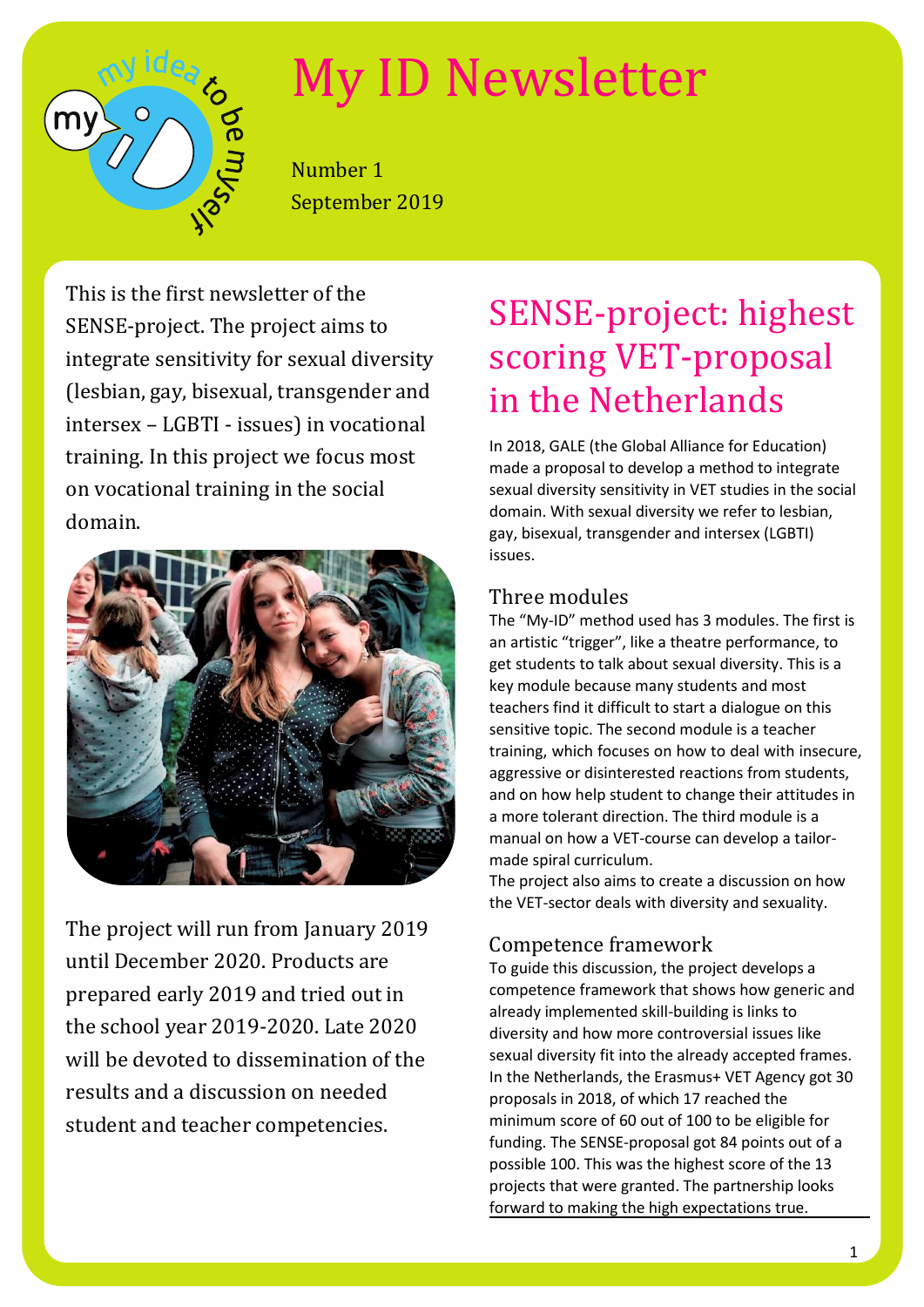

# The partnership

In this first newsletter, we take the opportunity to present our partnership. We have 7 partners.

### GALE

GALE is the coordinator, the expert on LGBTI issues and inspirer of the "My-ID" method. GALE is based in Amsterdam, the Netherlands.

the development of the "trigger technology" and Villa Montesca will take care of the spiral curriculum development manual.

### DEFOIN

In Spain (Málaga), DEFOIN is an organization specialized in vocational education and it supports VET-institutes and companies. DEFPIN will develop the competence framework.



### ROC of Amsterdam

In the Netherlands, the project also has a VETinstitutional partner, ROC of Amsterdam. This is a very large VET-institute which worked before with the My-ID method.

### Villa Montesca and CESIE

Villa Montesca (Città di Castello, middle Italy) and CESIE (Palermo, Sicily) are Italian NGOs working on a wide range of social issues. They have worked before with GALE on antibullying and prosocial behavior in high schools. CESIE is responsible for coordinating

### EUROTRAINING

In Greece, EUROTraining (Athens) is also specialized in vocational education, but it offers also vocational courses to students itself.

EUROTraining will develop the teacher training.

### EfVET

Finally, EfVET is a leading European-wide professional associations which has been created by, and for VET providers. EfVET represents 192 VETproviders in 31 countries and is therefore perfectly positioned to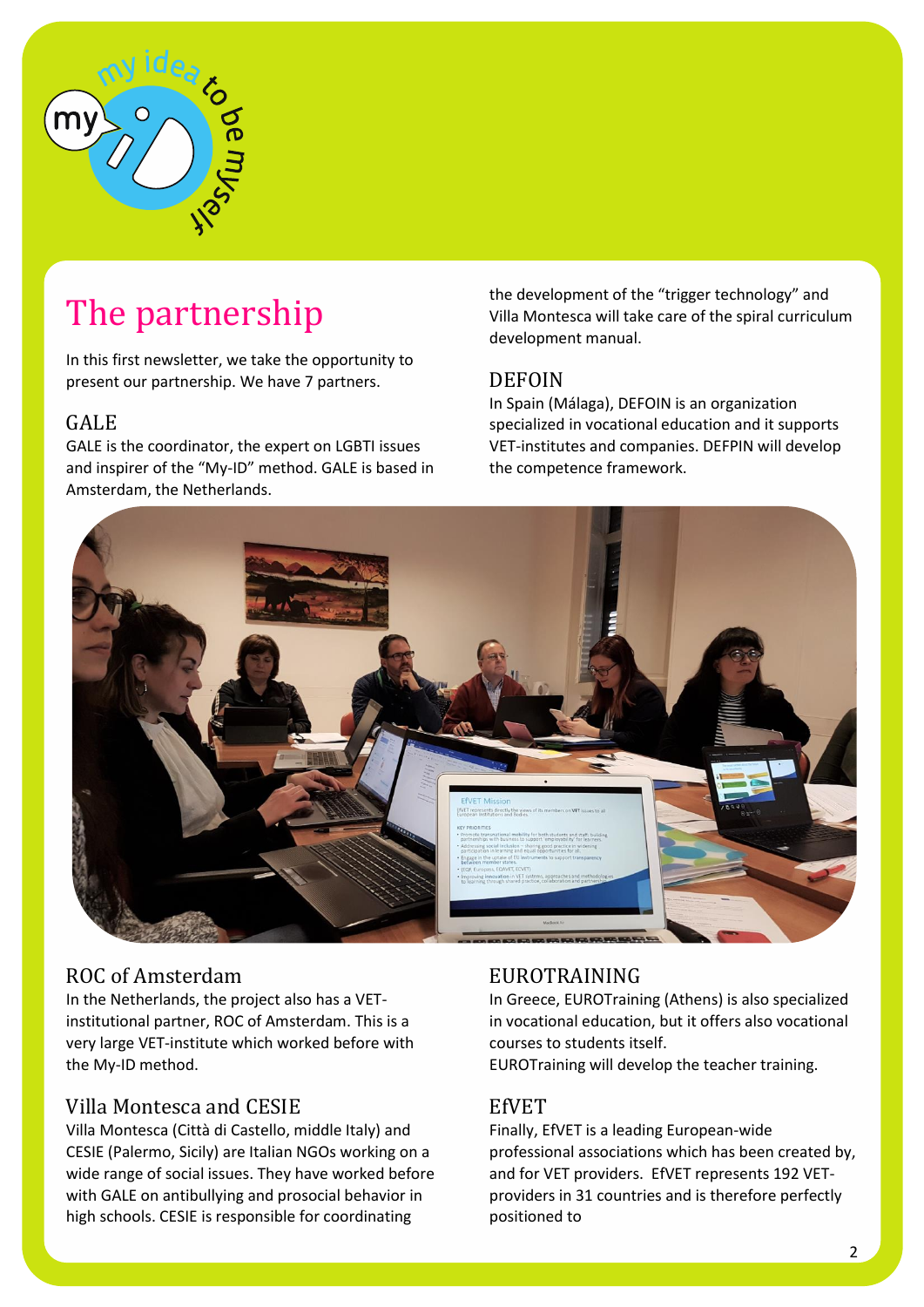

coordinate and dissemination and to initiate the European level discussion on the need to include attention for sexual diversity in VET-competences and institutes.

# SENSE kicks off with international training

Values of some become norms for all In January, the SENSE project kicked off with a teacher training in Palermo. In the training, the core of the diversity teaching by GALE was introduced to the other partners. The underlying theory GALE developed describes a vicious circle of exclusion which starts with values of some being used as norms for all. This creates a basis for exclusion of people who don't conform to the values of the dominant view.

### Fight or flight responses

The theory describes how deviations from the norm can result in negative "fight or flight" emotions,

emotions of fear and anger, education and dialogue to diminish intolerant attitudes and to promote support for democratic and non-violent solutions, adequate measures to stop violent behavior and stimulate prosocial behavior and avoiding bias and prejudice. The key in all these process is the ability of both teachers and students to learn to deal with the emotions which come up when they feel threatened by unusual people or situations.

### Deep diversity

In the kick-off training, the partners both worked on their own emotions and attitudes and on how they could educate students and training teachers in this. The in-depth approach to "deep diversity" which goes beyond correct terms, visibility of LGBTI or rainbow flags, created great enthusiasm among the participants.

However, in countries like Greece and Italy, it still may be a challenge to start a dialogue specifically about sexual diversity.

which in turn can lead to negative attitudes. It is likely that negative attitudes predict negative (exclusionary) behavior. Social exclusion then leads to not knowing excluded people and forming stereotypes based on biased perceptions. GALE advocates to develop school policies that include a change of norms, pedagogic ways to deal with

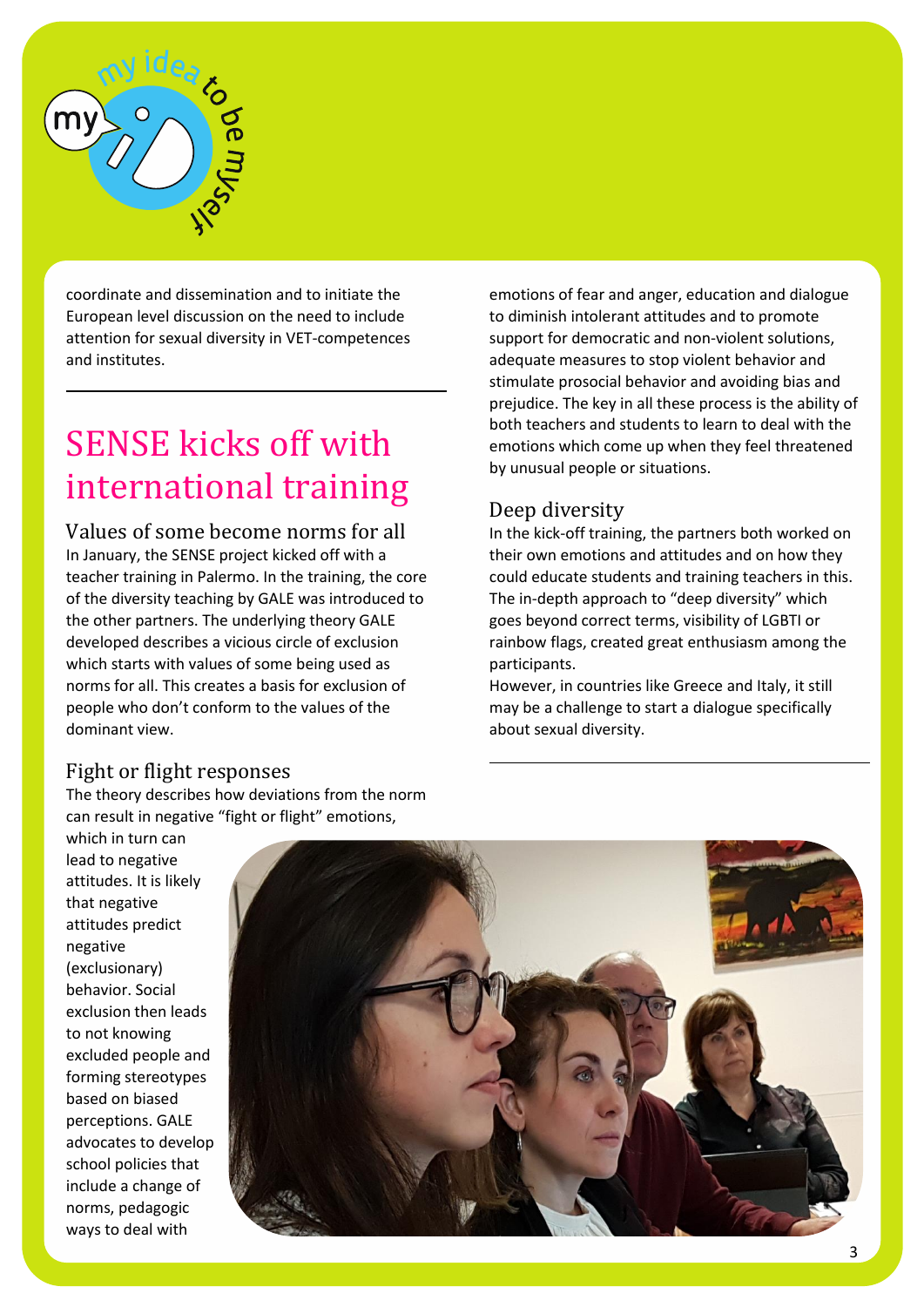

## Choice of a logo

The partnership does not have a budget for PR or materials. Partly because of this, GALE suggested to develop an international version of the Dutch "My-ID" design. This is a smiley which doubles with the letters

i-D. It stands for "My IDENTITY" but also for "My IDEA to contribute to my environment". The logo is circled by a pay-off: "my idea to be myself". In the Netherlands, ta Dutch version of this logo was used with much success for a national campaign to introduce sexual diversity to schools and currently it is being used to develop the method that is also proposed in the SENSE-project.



The partnership adopted the logo and both the logo and designs for lessons activities, brochures and publications were developed, all in 4 colors. In the future publications, we will not refer to the "SENSE" products, but to the "My-ID" products.



# Dealing with homophobia and bullying in Greece

According to recent research in Greece, nine out of ten LGBTI adolescents have suffered at the school environment some kind of abuse related their sexual orientation. Four out of ten have suffered physical abuse, while three out of ten have opted to skip a day at school as a result of fear. A survey conducted in high schools showed that almost half of students (48.9%) have witnessed an incident (discrimination, mockery, inappropriate comments, etc.) during the past week. There is no doubt that children and teenagers can be harsh on anything "different" from them, being sexual identity, nationality, or appearance.

### Ministry attempt to integrate LGBTIissues in sex education

During the academic year 2016-2017, the Ministry of Education attempted for the first time to integrate sex education on LGBTI issues in the school curriculum This happened at first as part of a Thematic Week of "Body and Identity" at schools. This attempt was passionately attacked by conservative political parties, mass media and members of the Church. Despite the opposition, the project was implemented, but with no centralized organization. As a result, while some schools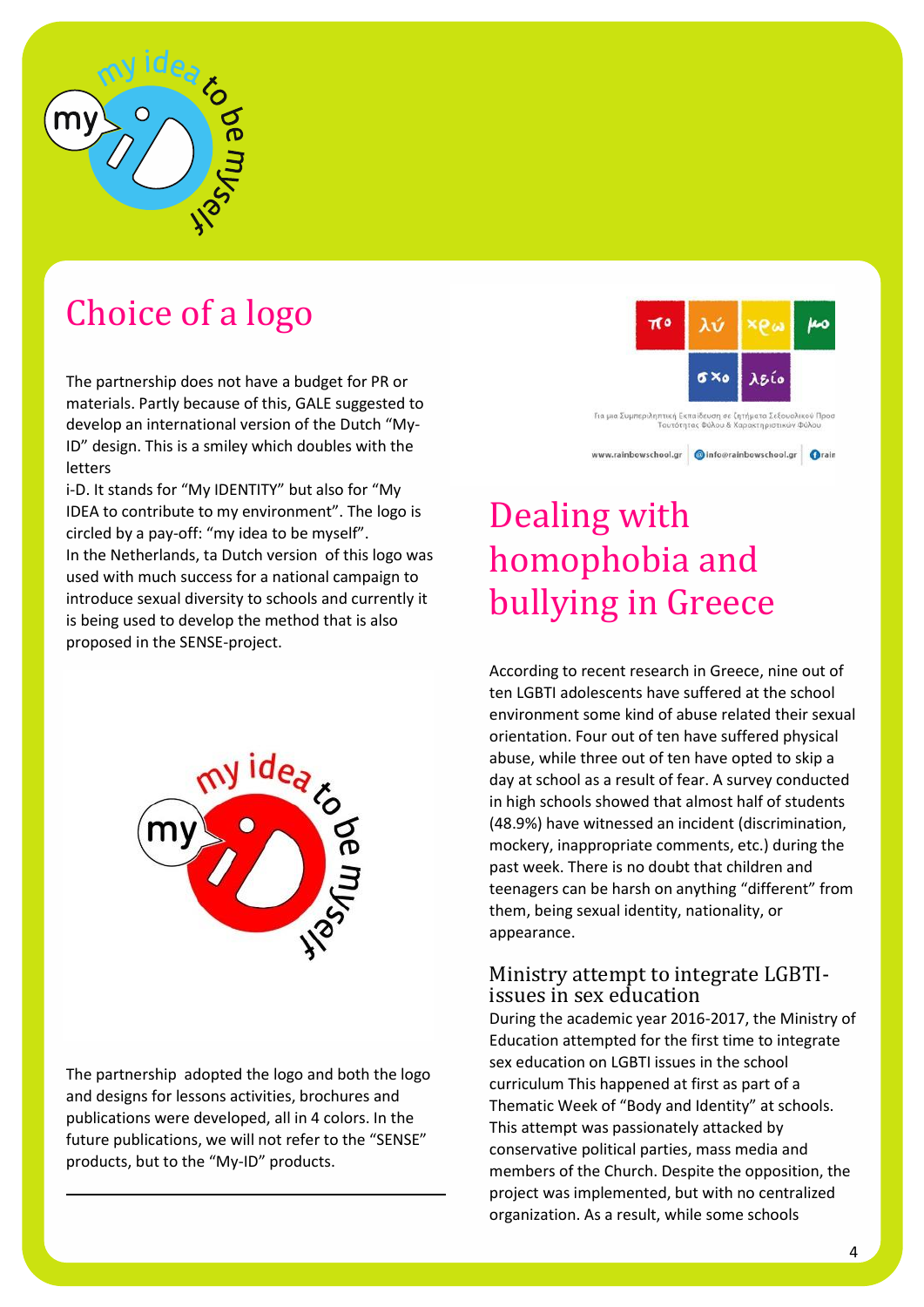

successfully collaborated with parents' associations and actually raised awareness on LGBTI issues, others were limited to addressing gender equality, avoiding reference to gender identity, homophobia, transphobia, etc.

### IGLYO recommendations

If no organized attempt is made to deal with such incidents at school, how can teachers help? The following recommendations are part of the "Teachers' Manual for Inclusive Education", elaborated by IGLYO (International Lesbian, Gay, Bisexual, Transgender and Queer Youth and Student Organization) and translated in Greek by the NGO ["RainbowSchool"](https://rainbowschool.gr/wp-content/uploads/2017/01/%CE%95%CE%B3%CF%87%CE%B5%CE%B9%CF%81%CE%AF%CE%B4%CE%B9%CE%BF-%CE%B5%CE%BA%CF%80%CE%B1%CE%B9%CE%B4%CE%B5%CF%85%CF%84%CE%B9%CE%BA%CF%8E%CE%BD-%CE%B3%CE%B9%CE%B1-%CE%BC%CE%AF%CE%B1-%CF%83%CF%85%CE%BC%CF%80%CE%B5%CF%81%CE%B9%CE%BB%CE%B7%CF%80%CF%84%CE%B9%CE%BA%CE%AE-%CE%B5%CE%BA%CF%80%CE%B1%CE%AF%CE%B4%CE%B5%CF%85%CF%83%CE%B7-IGLYO.pdf):

### Prepare yourself

Evaluate the school environment: are your colleagues, the parents and all other members of the school community familiar with LGBTI issues? Assess your previous experiences: can you improve the way you handled incidents before? Contact LGBTI organizations and communities: they can provide further training instead of just some brochures, which of course are very useful for approaching students at the beginning



### Create a safe environment

Ensuring every student feels and actually is safe at school is the first step for bringing out their best selves and exploiting their full potential. Create an inclusive school environment where every student feels safe and confident to express themselves and dream on a bright future is the ultimate objective of every teacher. For many students, the role of the teacher is more than just an individual who teaches them math or physics; it is another parent, a best friend or a role model. This is way teachers should realize their unique position in shaping happy, ambitious and open-minded adults through education.

### Strategies against bullying and training

A concrete, zero-tolerance strategy against homophobic bullying and gender-based violence, should be adopted and efficiently implemented at school.

### Raise awareness among students

Schools can organize campaigns to inform students on their rights. Meetings of all members of the school community can take place in order to promote and inform on school strategies against bullying and relevant behaviors

### Integration of LGBTI issues in the school curriculum

LGBTI issues could be integrated in sexuality education, but also in citizenship or social skills. Take care it does not become a "special" topic. Because of this, it could also be possible to integrate "matter-offact" attention in other subjects like language or even technical subjects like computer science. Did you know the electronically programmable computer was invented by a gay man, who helped win WWII with it? (Alan Turing)

### Respect the students' personal life

You have no right to disclose any information on sexual orientation that a student has confided to you, neither to your colleagues nor to the student's family. Only if he/she asks for your help you can proceed with caution and always according to the advice of an expert.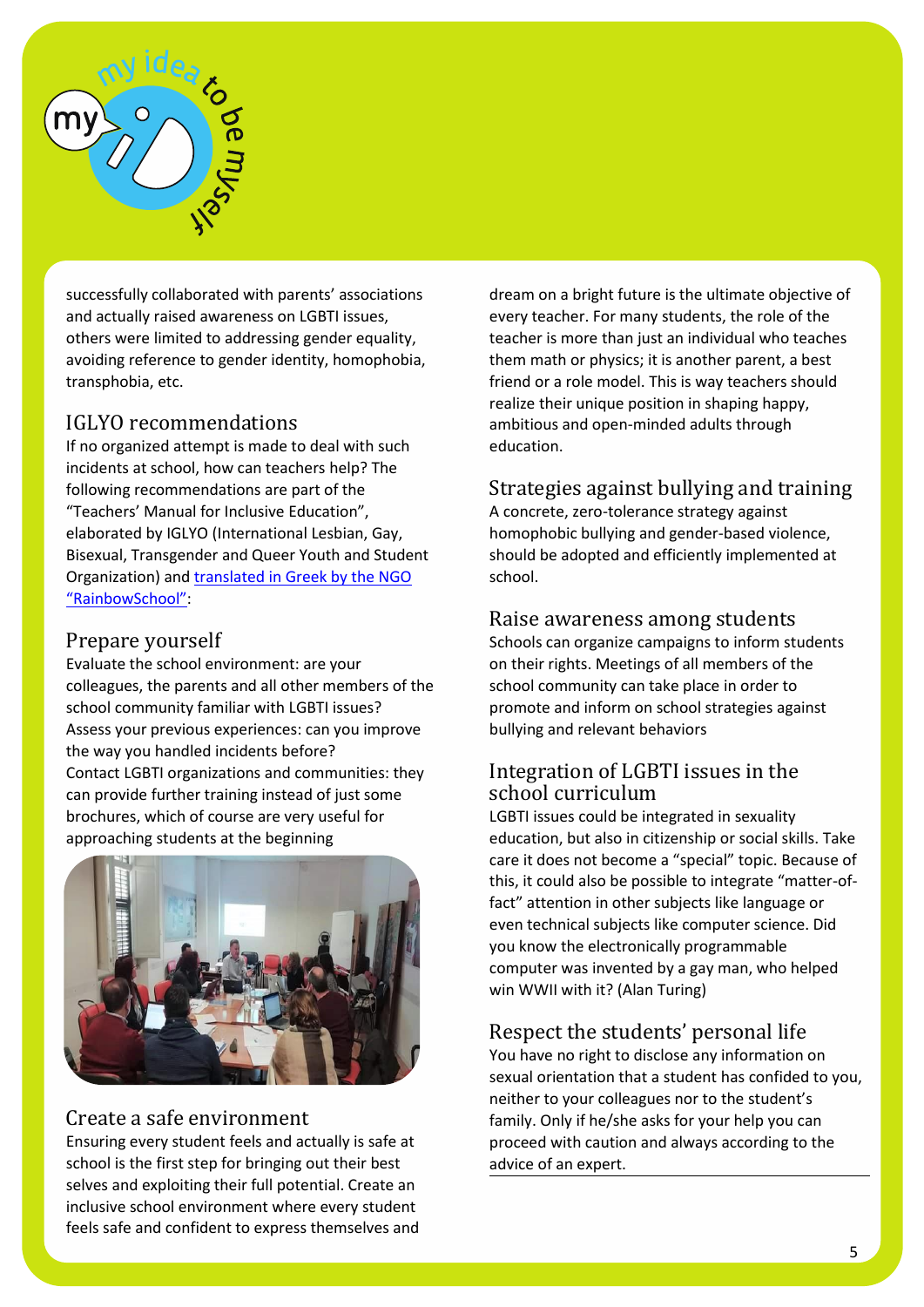

# Participation in diversity

*Column by Francisco Javier Morales Luque, DEFOIN*



Every day, in our educational centers we see groups of girls and boys, adolescents and young people who are learning to love each other. They learn to relate, to say and decide what they want or what they prefer.

This student often falls in love for the first time in our classrooms, they face illusions and fears, insecurities or disappointments in relationships with their peers or even with their referents. They are defining their identity or they go through search processes that lead them to doubt.

### The challenge of sexuality education

Addressing sexuality in our classrooms is a challenge for the educational community, which is not solved by denying it or making it invisible, but, on the contrary, it

must be part of the integral formation of the educational system.

Students need time to reflect and debate about emotions, love, desires and ultimately about sexuality. Discussions must take into account and make visible all the sensitivities. It should challenge the stereotyped ideas of what love and relationships should be.

### WHO: Sexuality central part of our lives

The World Organization of Health (WHO) says that: "Sexuality, it is a central part of all people throughout our whole life and that includes sex, gender identity, eroticism, pleasure, intimacy, reproduction and sexual orientation. Sexuality sees and expresses itself through thoughts, fantasies, desires, beliefs, attitudes, values, behaviors, practices, roles and interpersonal relationships".

### The right to live without fear

There are many taboos in relation to sexuality. This makes it difficult to speak about it in a natural way or to it express diversity in sexuality calmly in the classroom. However, it is essential that students can live their sexuality in freedom and without fears, taking into account the existing diversity.

It is a right and we must guarantee it.

The educational community and we all have a key role to support to students to learn to be free. And also, the responsibility that the rights of workers are respected of teaching, as well as of diverse families. Sexuality requires the fulfillment of sexual rights and reproductive some of these rights are: have information and education about sexuality, the right to one's own body, the desire, the identity, the orientation and the way of expressing them. Have the right to have sexual relations or not and to choose with who.